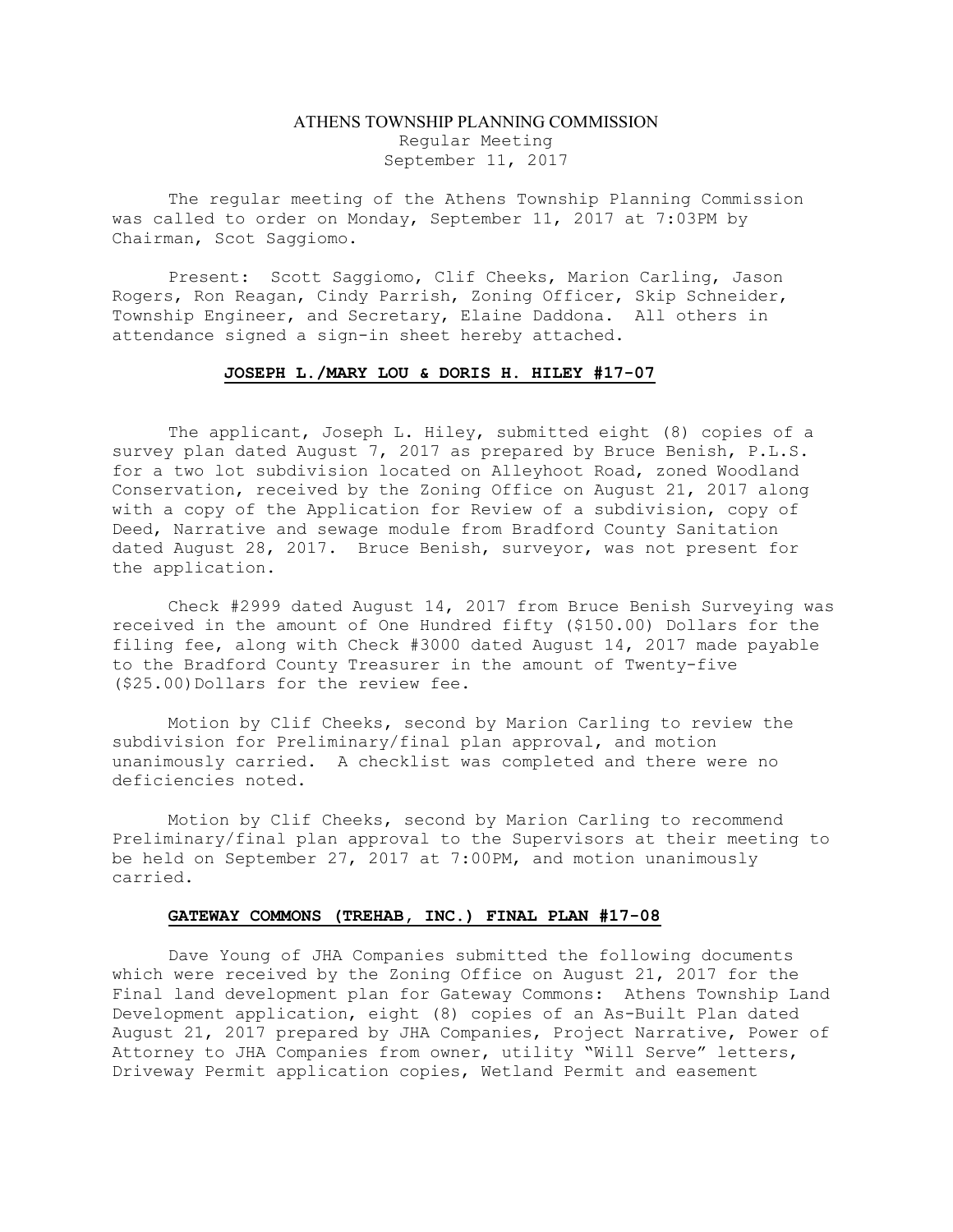Page 2 ATHENS TWP. PLANNING COMM'N September 11, 2017

copies, Sewage documentation/PaDEP Sewage Exemption, and Property Site Deed.

Letter dated September 7, 2017 from William (Skip) Schneider, P.E., Athens Township Engineer, was received outlining the comments for the deficiencies of the Athens Township SALDO and general comments which are hereby attached by reference.

 Dave Young stated that there were storm water problems due to a soil problem that the basins are not finished and are not perking properly. He discussed the plan to address the storm water problems with Skip Schneider, Township Engineer, and the Planning Commission. After the review of the as-builts as presented, Dave Young stated that he would submit revised plans with the proper corrections by Monday, September 18, 2017 to the Zoning Office prior to the Supervisor's meeting on September 27, 2017.

 There were some prospective tenants for the apartments present to inquire as to whether or not they were going to be able to occupy the apartments by October 1, 2017. They stated that they were already scheduled with Trehab to do so. The Planning Commission explained that this was an issue for Trehab to address and that they should contact them, as Trehab had scheduled this before they actually had approval from Athens Township to do so. The Planning Commission added that if all was in order for the Supervisor's meeting scheduled on September 27, 2017 they should be approved to obtain the occupancy approvals.

 Motion by Ron Reagan, second by Clif Cheeks to review for Final Plan approval and motion unanimously carried. A checklist was completed and the following deficiencies were noted:

- 1. All the deficiencies in the letter dated September 7, 2017 from William (Skip) Schneider, P.E. need to be addressed.
- 2. Need the Owner's signature on the Plan.
- 3. Need to bring the legend up to date on the Plan.
- 4. Need to complete the six (6)ft. fence on the north and south side of the playground.

Motion by Jason Rogers, second by Marion Carling to recommend approval to the Supervisors at their meeting to be held on September 27, 2017 contingent on resolution of the deficiencies as discussed.

 Motion by Clif Cheeks to accept the Minutes of July 10, 2017 as read, second by Jason Rogers, and motion carried. Scot